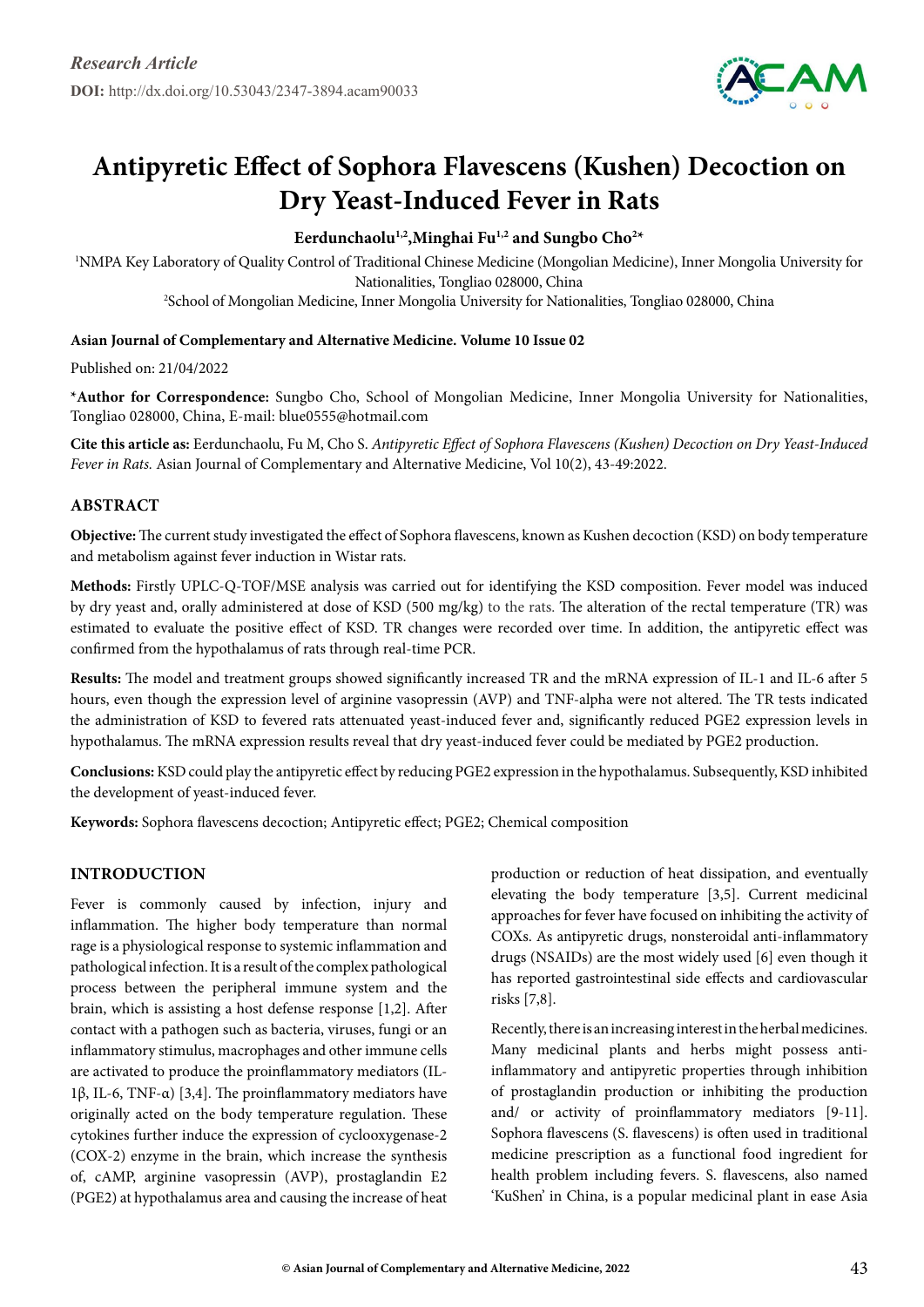and, used in decoction forms for the treatment, the boiling extraction method. The form of decoction is the process of the molecule transference from the original structure into the solution. Previous studies reported KuShen includes lots of phytochemicals such as quinolizidine alkalonids, flavonoids and triterpenoids [12,13]. So far, it is unclear how the major components of KuShen in the decoction have positive functions on the antipyretic effect. Therefore, our present study investigated the possible involvement of proinflammatory cytokines in this mechanism.

#### **Materials and Methods**

#### **Plant extract preparation**

A powdered concentrate of KSD was provided by Affiliated Hospital of Inner Mongolia University for Nationalities, Tongliao, China. A 1000 g of powder was macerated in 5000 mL of distilled water for 1h. Then the mixture was boiled for 30min. After cooling, the supernatant (decoction) was collected and filtered with filter paper. After filtration, the decoction was evaporated to dryness under rotary evaporators. The yield of the extraction was 8.6%.

#### **UPLC-MS analysis**

**Preparation of sample solutions:** KSD powder (0.5 g) was sonicated in 100 ml of methanol for 30 min followed by centrifugation for 10 min at 3000 rpm. The supernatant was diluted with methanol, then filtered through 0.22 µm membrane and a 2 µl aliquot was injected into the UPLC system for analysis.

**Liquid-Phase Conditions:** The analysis was performed on a Waters Acquity UPLC System. The column was a Waters Acquity BEH - C18 (100 mm x 2.1 mm, 1.7 μm) operated at 40°C. The elution solvents were aqueous 0.1% formic acid (A) - acetonitrile (B). Samples were eluted using a linear gradient from 5% to 10% B in the first 0-5 min, followed by a linear gradient from 10% to 30% B from 5-20 min, 30% to 55% B from 20-45 min, and then 55% to 5% B from 45-50 min. The flow rate was 0.3 mL/min.

**Mass Spectrometry Conditions:** Mass spectrometry was performed with a Xevo G2S TOF (Waters MS Technologies, UK) using a mass spectrometer with ESI operating in negative ion mode for scanning. The scanning range was m/z 100 to 1000. The capillary voltage was 2.5 kV, and the sampling cone voltage was 40V. The ion source temperature was 100°C, and the atomization temperature was 280°C. The desolvation flow rate was 650 L/h. L-enk was the lock mass, and sodium formate was used to correct the mass axis. Spectral data were examined using MassLynx V4.1.



**UPLC-Q-TOF/MSE analysis:** The chemical structures of 18 components were characterized based on their retention behavior and MS information, and from reference to databases such as Scifinder and Chemspider, as well as the general literature.

#### **Animals**

The study was conducted using male Wistar rats (200-220 g), housed at  $23 \pm 1$  C and 40-60% humidity under a 12-h light dark cycle (lights on at 06:00 AM) with free access to food and water. The animals were habituated for at least one week before the experiment began. The experiments described here were approved by the Animal Ethics Committee (approval number: NM-LL-2021-06-15-1) of Inner Mongolia University for Nationalities in compliance with the Provisions and General Recommendation of the Chinese Experimental Animals Administration Legislation.

#### **Dry yeast induced fever in rats and drug administration**

In the first experiment, we assessed the fever model induced by commercially available dry yeast (production license number QS420528010005, China) in rats. Twenty rats were divided into two groups containing ten in each. Animals were trained for two consecutive days for habituation to rectal temperature  $(T_p)$  measurement using a lubricated thermocouple inserted into the rectum. After measuring the initial  $T<sub>n</sub>$  in the experimental day, animals were subcutaneously injected with 1g/kg of dry yeast as a 20% suspension in 0.9% saline solution (Engelhardt et al., 1995).  $T<sub>n</sub>$  changes were recorded and evaluated every 30 min up to 15 h. The pattern of TR changes in the yeast-induced fever rats were associated with immature and mature phase in TMM theory.

In the second experiment, we assessed whether KSD prevents yeast-induced fever in rats. The animals were injected with dry yeast (20% yeast at 1g/kg) or vehicle (0.9% NaCl) to induce fever. Meanwhile, previously injected with yeast rats immediately received oral administration of KSD (500 mg/ kg) or vehicle (5% Tween 80 in 0.9% NaCl). In the end, animals were anesthetized and decapitated at 5h and 9h after drug administration. The brain tissue was then collected for gene expression analysis.

#### **Real time PCR analysis**

Real time PCR assays were developed to study the expression of fever related genes in rats' brain. The sequences of the primers used are listed in supplementary Table 1. In brief, the methodology consisted of the total RNA extraction from the tissue samples using a TRIZOL-chloroform method. Purification and cDNA synthesis were performed using Qiagen RNeasy column and Qiagen Reverse transcription kit. The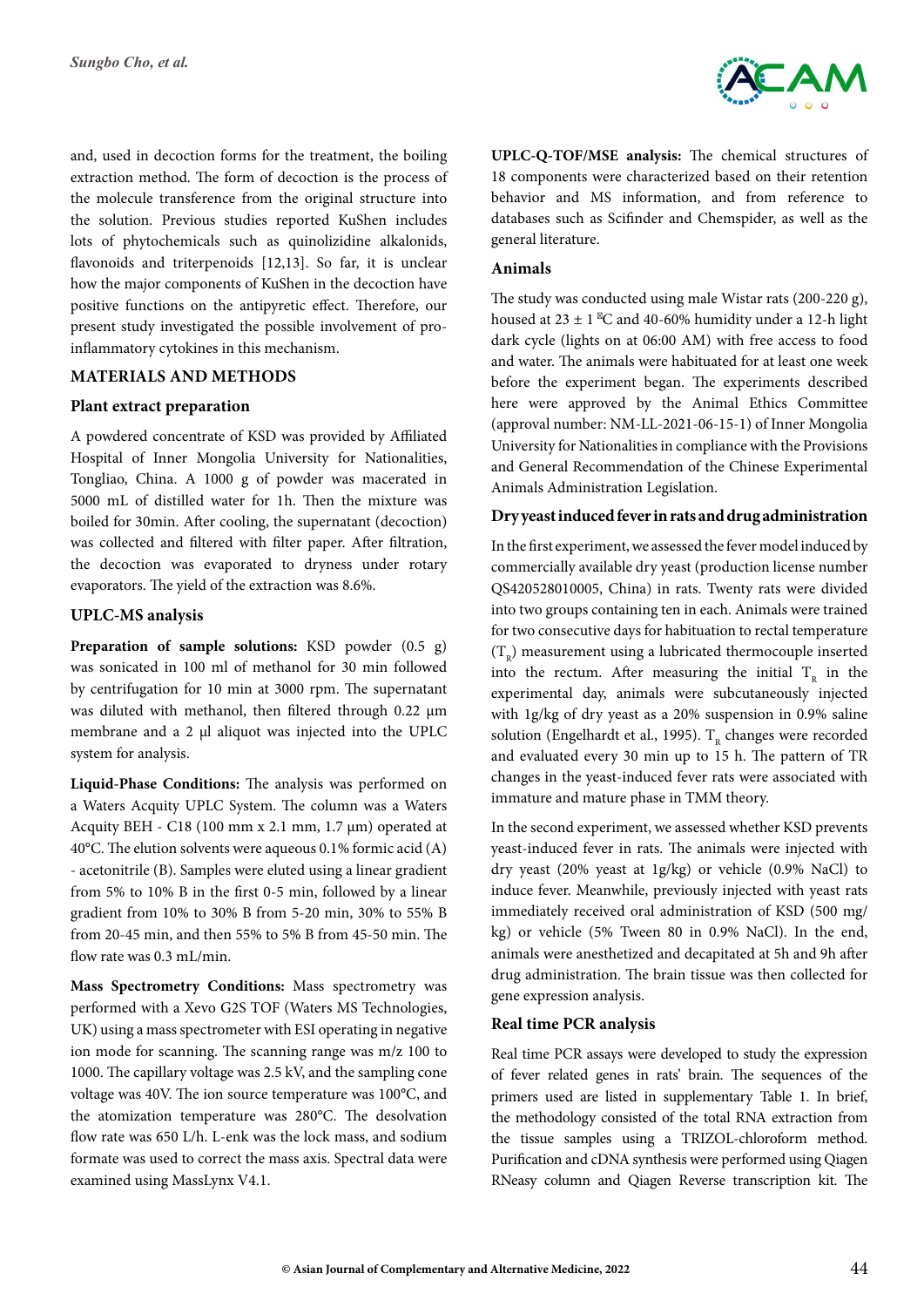

| Gene             | GB.accession# |              | Primer Sequence $5' \rightarrow 3'$ | Amplicon |
|------------------|---------------|--------------|-------------------------------------|----------|
| <b>GAPDH</b>     | NM 017008.4   | F            | TGCTGAGTATGTCGTGGAG                 | 288      |
|                  |               | R            | <b>GTCTTCTGAGTGGCAGTGAT</b>         |          |
| $II - 1$         | NM 031512.2   | F            | <b>TGTCCGTGTGTATGGGATGAA</b>        |          |
|                  |               | R            | <b>TCATCAAAATGATGTGCTTGTGCT</b>     | 141      |
| IL-6             | NM 012589.2   | F            | <b>CCCAACTTCCAATGCTCTCCT</b>        |          |
|                  |               | $\mathbb{R}$ | AGCACACTAGGTTTGCCGAG                | 142      |
| PGE <sub>2</sub> | NM 031088.1   | F            | AAAAGTGGGACCTCCGAGC                 | 115      |
|                  |               | $\mathbf R$  | CAACAGAGGACTGAGCGCAT                |          |
| TNF-a            | NM 012675.3   | F            | <b>GTGATCGGTCCCAACAAGGA</b>         | 141      |
|                  |               | R            | CGCTTGGTGGTTTGCTACG                 |          |
| <b>AVP</b>       | NM 016992.2   | F            | AGCGATGAGAGCTGCGTG                  | 134      |
|                  |               | $\mathbf R$  | <b>GCCAGCTGTACCAGCCTAAG</b>         |          |

**Table 1:** Sequences of primers, fragment sizes.



**Figure1:** Rectal temperature of rats in each group. A. effect of subcutaneous administration of vehicle (0.9% NaCl) or dry yeast (20% yeast at 1g/kg) on rectal temperature change (TR) over time. B. Effect of the subcutaneous administration of saline (0.9% NaCl), vehicle (5% Tween 80 in 0.9% NaCl), and KSD (500 mg/kg) on dry yeast (20% yeast at 1g/kg). Dry yeast was injected at time zero. The arrow indicates time of animal [sacrifice](https://en.dict.naver.com/#/entry/enko/fcad398b7fb74d2d844150a6b53741c8). Values represent mean ± SEM change. \*\* indicates P<0.01 compared with dry yeast-treated or vehicle group.

real time qPCR assays were carried out using SYBR green in a ViiATM 7 Real-Time PCR system (Applied Biosystems, Life Technologies). The relative gene expression levels were estimated using the Pfaffl method (Pfaffl, 2001) that taking into account the cycle threshold (CT) values of both the candidate genes and of the two-reference gene GAPDH. The single products/bands of the predicted size of PCR products from the specific primers were performed on Agarose gels (2%) electrophoresis.

## **Statistical analysis**

The data were analysed by one-way ANOVA using GraphPad Prism 7 (Graph Pad Software, Inc). Carcass P2 and loin muscle depth were analysed using the hot carcass weight (HCW) as a covariant. Linear and quadratic polynomial contrasts were used to evaluate the effects of the dose response. All reported means are least square means. Comparisons among groups were assessed using LSD Multiple Comparisons test. Linear regression and Pearson correlation analysis was performed

using GraphPad Prism 7 (Graph Pad Software, Inc). In double-choice preference test, the average preference rate of different treatments was compared to the neutral value (50%) by using the Student's t test. The significance level and tendency were considered at  $P \le 0.05$  and  $P \le 0.10$ .

## **Results**

# **Dry yeast induced fever and the effects of KSD on dry yeast-induced pyrexia**

The effect of KSD on body temperature was investigated using yeast-induced pyrexia mice model. Subcutaneous injection of dry yeast evoked a significant elevation of rectal temperature (TR) 5hours later, and reached the peak within 9h (P<0.01), then declined gradually during time period observed (Figure 1A). The results showed that yeast could cause significant increase of fever. The rectal temperature (TR) of young rats over time is shown in Figure 1B. The elevation of TR was significantly suppressed by KSD after 5 hours from the onset of the pyrexia.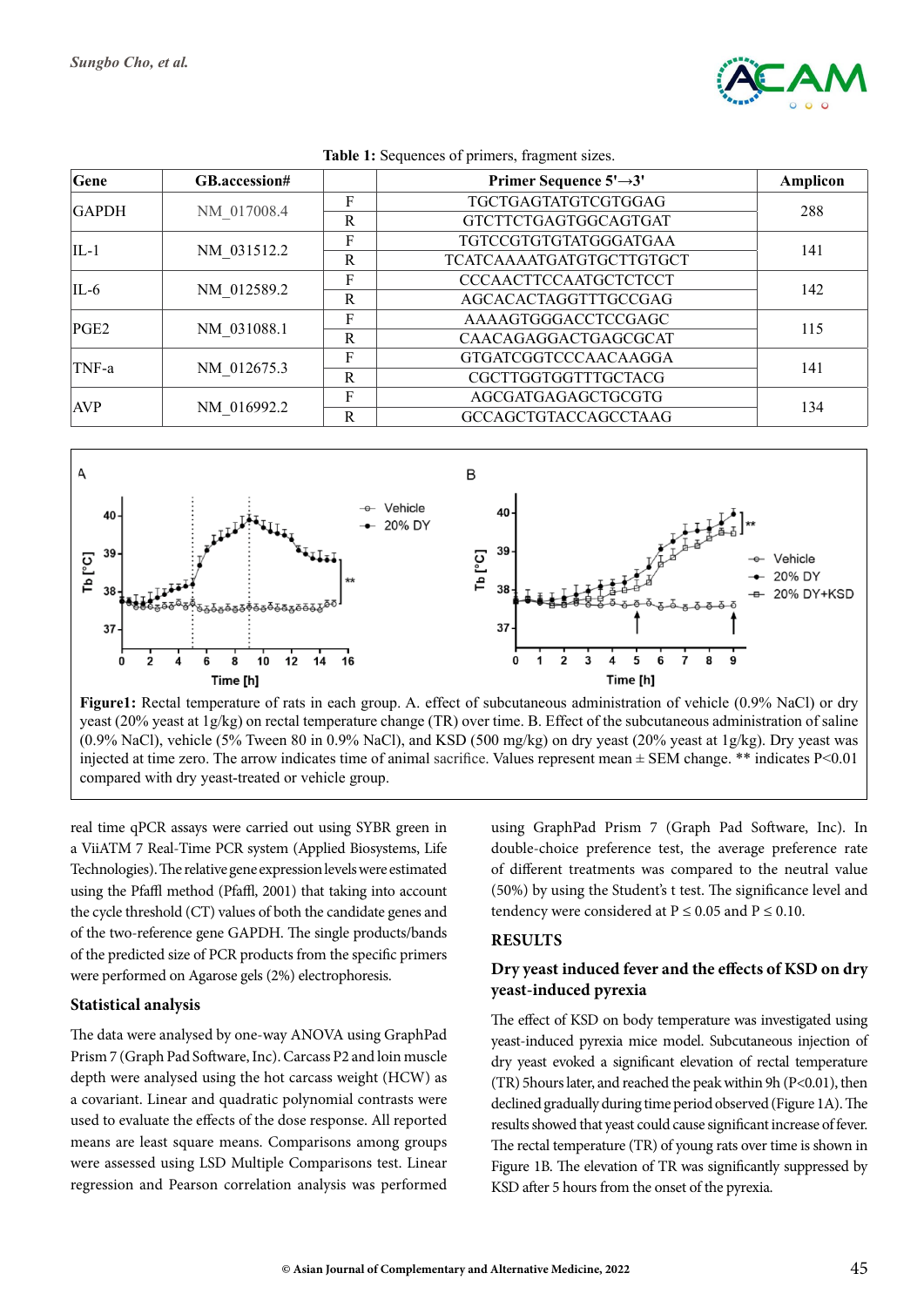

# **Phytochemical Analysis of Sophora flavescens Decoction by UPLC-Q/TOF-MS**

In this study, UPLC-Q/TOF-MS analysis was conducted on KSD to confirm its biological composition. All compounds were tentatively assigned by matching the empirical molecular formula of each constituent with those of the published compounds and/ or by elucidating the quasi-molecular ions and fragment ions. A total of 18 of them were identified (Table 2). Typical base peak intensity (BPI) chromatogram of the KSD is presented in Figure 2, with the properties of identified compounds listed in Table 2. The chemical structures of seven representative compounds are illustrated in Figure 2. The majority of them had been reported as the main bioactive compounds of KSD.

## **The effects of KSD on inhibiting production of pyrogenic factors**

The Real-time PCR method detected the mRNA expression in the hypothalamus of rats in each experimental group. The expression results are shown in Figure 3. The mRNA expression level of IL-1β, IL-6, PGE2, TNF-α and AVP in different groups were shown in Figure 3. The level of IL-1β, and IL-6 in both model and KSD group were all increased at 5 hours ( $p<0.05$ ). And compared with model group, ones of KSD group had higher expression (p<0.01). Whereas, the expression level of those two were significantly decreased at 9 hours (p<0.05). The AVP and TNF-α expression was not altered in all groups. The expression level of PGE2 in model group was increased at 9 hours, while the expression of PGE2 was dramatically reduced in KSD group.

**Table 2:** The identified phytochemical compounds in as Sophora flavescens (KSD) decoction detected by UHPLC-MS.

| No.            | <b>Identification</b>                                 | RT<br>(minute) |
|----------------|-------------------------------------------------------|----------------|
| 1              | Monobenzyl phthalate                                  | 2.986          |
| $\overline{c}$ | 3-Carboxy-4-methyl-5-propyl-2-<br>furanpropanoic acid | 6.731          |
| 3              | Acacetin or Biochanin A                               | 9.784          |
| 4              | Biochanin A                                           | 10.205         |
| 5              | <b>Baicalein</b>                                      | 11.574         |
| 6              | Pectolinarin                                          | 14.545         |
| 7              | Reserpine                                             | 15.084         |
| 8              | 3-Hydroxy-3'-methoxyflavon                            | 15.387         |
| 9              | 3',4'-Dihydroxyflavone                                | 16.642         |
| 10             | 5,7-Dihydroxy-2'-methoxyflavone                       | 17.197         |
| 11             | 7-Hydroxy-2'-methoxyflavone                           | 23.941         |
| 12             | Xanthohumol                                           | 26.111         |
| 13             | Kushenol N                                            | 29.781         |
| 14             | Kurarinone                                            | 31.755         |
| 15             | Kotanin                                               | 33.606         |
| 16             | Dihomo-alpha-linolenic acid                           | 34.849         |
| 17             | <b>Blasticidin</b>                                    | 35.302         |
| 18             | sophoraflavanone G                                    | 36.978         |
|                | RT means retention time                               |                |

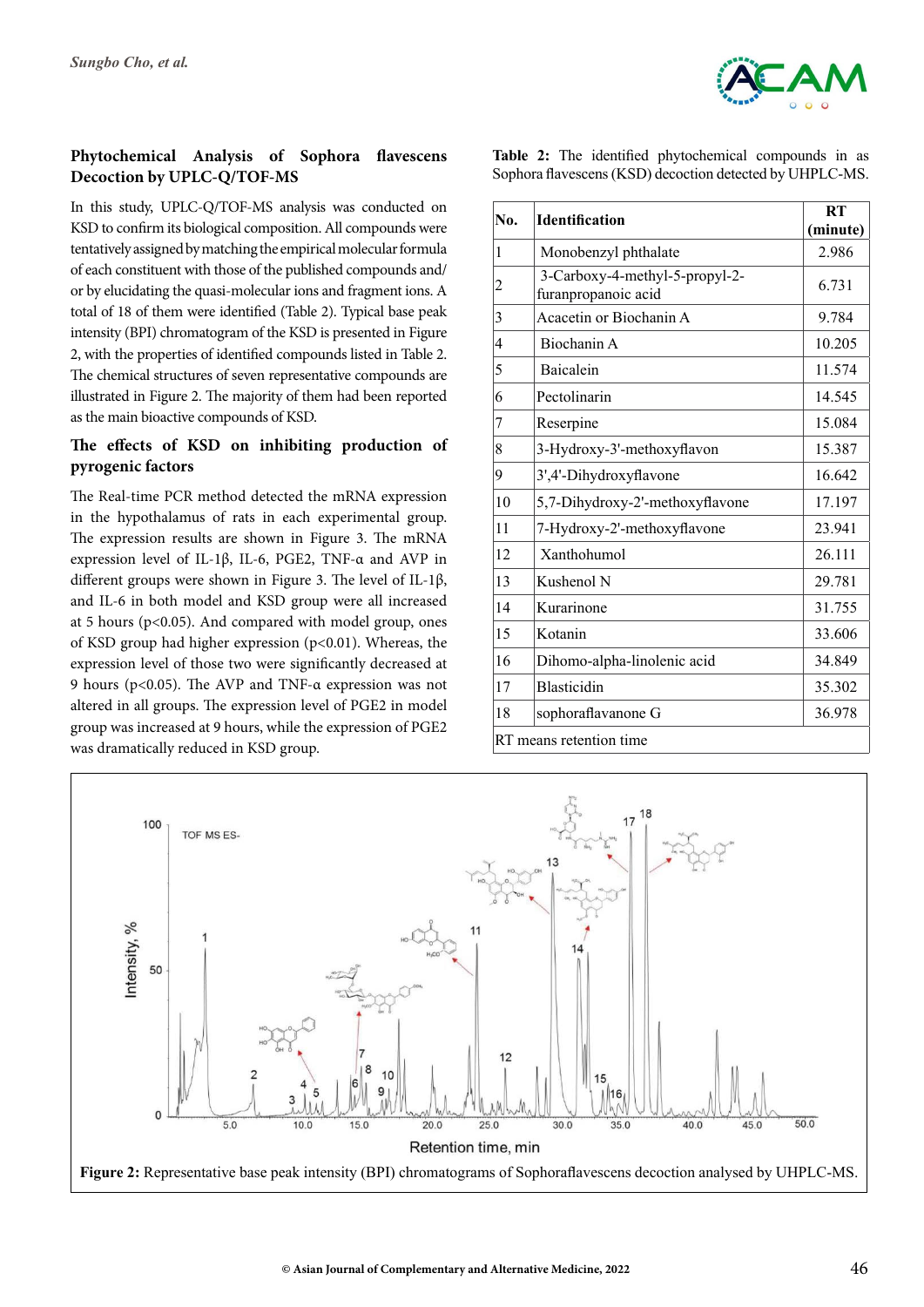



**Figure 3:** Effects of Sophora flavescens decoction on the RNA expression levels of the inflammatory mediators. A-E. relative mRNA expression level of TNF-alpha, IL-1 $\beta$ , and IL-6, PGE2, AVP in rats' brains under dry yeast induced fever. (n=5, \*P < 0.05, \*\*P < 0.01 versus control or model group).

#### **Discussion**

In the present study, to identify protective effects of KuShen decoction (KSD) on the dry yeast induced pyrexia, we evaluated if the specific compound has antifungal activity and/ or alteration of the mRNA expression level of leukocyte and cytokine in hypothalamus. we first identified 38 compounds in KSD by UPLC-Q/TOF-MS and then investigated that the compounds could prevent the increase of body temperature induced by dry yeast. For the investigation of plants extracts and, synthesis of drugs regarding its antipyretic effect, the pyrogens, which induce fever in animal such as dry yeast, lipopolysaccharides (LPS) and 2, 4-dinitrophenol are often used as a fever model in rat [14,15]. Especially, the dry yeast induced fever model is preferred due to its' good stability, reproducibility and availability [16]. As expected, our model group clearly indicated the increased rectal temperature after 5 hours and, the highest temperature was reached at 9 hours after the dry yeast injection.

The dry yeast-induced fever coincided with a dramatic increase in mRNA expression level of IL-1 and IL-6 at 5 hours, yet those were not differentially expressed at 9 hours (Figure 3). These results indicated that KSD had different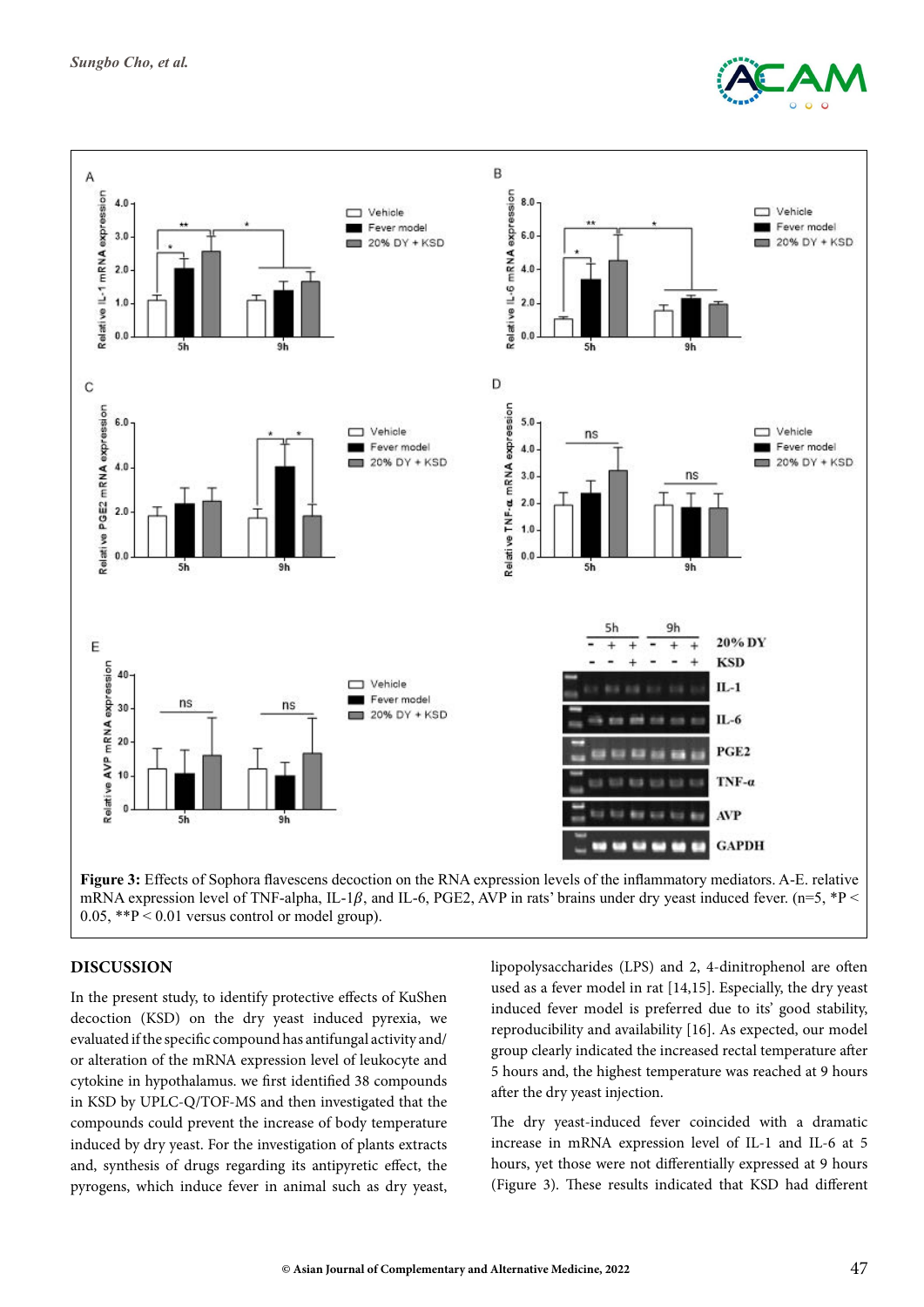time of callback effects on IL-1β, IL-6, and PGE2 in fevered rats. The external pyrogens like bacterial endotoxins trigger the release of endogenous pyrogens including IL-1, IL-6 and TNF-α induce fever and other inflammatory response, which impair homeostasis of the immune system [17]. In this study, the dry yeast effectively activated the cytokine network, which stimulates IL-1 and IL-6. These IL-1b and IL-6 as primary mediators are involved in acute phase response and additional stimulation of central thermoregulatory organ, hypothalamus [18,19]. The inflammatory signals in the peripheral organs and tissues stimulate a cross communication between the CNS and the immune system, which promotes the CNS to balance the immune system [20,21]. Then, antipyretic mechanisms are initiated to balance the released pro-inflammatory cytokines. The mechanisms stimulate the production of anti-inflammatory cytokines such as internalization of endotoxins-receptor complexes, down regulation of cytokine and the circulation of IL-1 and TNF receptors and its antagonists [22,23]. The expression of IL-1b, and IL-6 in the hypothalamus indicated the fever development in this study, but the inhibitory effect of KSD on cytokine production or release was not shown in the mRNA expression, which implies that KSD may not directly inhibit dry yeast-induced fever by decreasing pyrogenic cytokine levels.

On the other hand, in our study, pre-treatment with KSD inhibited PGE2 expression in the brain tissues. We confirm that at 9 hours KSD attenuated expression level of prostaglandin E2 (PGE2) in the hypothalamus. KSD seems to play an important role in reduction of PGE2 expression. It is well known that PGE2 plays a very important role in central temperature regulation. The dry yeast induced pathogenic fever is activated by the high synthesis of prostaglandin [24]. Prostaglandins such as PGE2 are considered the main messenger of dry yeast-induced fever [25]. Thus, inhibiting PGE2 production had antipyretic effect. The results indicated KSD prevented the fever induced by the hypothalamic PGE2. PGE2 production is mainly catalyzed by cyclooxygenase (COX) enzymes including two distinct isoforms, COX-1 and COX-2 [26]. The pro-inflammatory mediators (or cytokines) such as IL-1, IL-6 and TNF-a promote cerebrovascular cells to stimulate COX-2 expression, which result in initiating fever [27]. In details, COX-2 enzyme induced by the cytokines in the brain could transform arachidonic acid to the formation of PGE2. The PGE2 disturbs the heat loss and heat retention [28,29]. As mentioned above, the mRNA expressions of IL-1, Il-6 and TNF-a were not significantly different between model and treatment group. Thus, the antipyretic effect of KSD might not be associated with interfering with pro-



inflammatory mediators, but might straightly inhibiting COX-2 activity. It is well-known the paracetamol exerts the antipyretic action from paracetamol prevented the increase of PGE2 in cerebrospinal fluid and blocking the activity of COX-2. It is reasonable to conclude that mechanisms down-regulation of the PGE2 mediate the antipyretic effect. Consequently, the results suggested that KSD has antipyretic effect against yeast-induced fever, and indicate that this effect appears to be due to inhibition of PGE2 production.

# **Conclusion**

The present study reported that the administration of Sophora flavescens (Kushen) decoction has a role of Antipyretic effect in rats. The elevation of rectal temperature was significantly suppressed by KSD after 5 hours. In the mRNA expression, the level of IL-1b, and IL-6 in hypothalamus was not decreased but, PGE2 expression was significantly decreased by KSD. These findings provide scientific evidence for antipyretic effect of KSD. Thus, further studies require the isolation and characterization of the active compounds of KSD responsible for PGE2 expression and antipyretic effect.

# **References**

- 1. [Zeisberger E \(1999\) From humoral fever to neuroimmunological](https://www.sciencedirect.com/science/article/abs/pii/S0306456599000339) [control of fever. Journal of Thermal Biology 24: 287-326.](https://www.sciencedirect.com/science/article/abs/pii/S0306456599000339)
- 2. [Szelényi J \(2001\) Cytokines and the central nervous system.](https://pubmed.ncbi.nlm.nih.gov/11306183/#:~:text=Cytokines are involved both in the immune response,and modulators of neural functions and neuronal survival.) [Brain Research Bulletin 54: 329-338.](https://pubmed.ncbi.nlm.nih.gov/11306183/#:~:text=Cytokines are involved both in the immune response,and modulators of neural functions and neuronal survival.)
- 3. [Blomqvist A, Engblom D \(2018\) Neural Mechanisms of](https://pubmed.ncbi.nlm.nih.gov/29557255/) [Inflammation-Induced Fever. The Neuroscientist 24: 381-399.](https://pubmed.ncbi.nlm.nih.gov/29557255/)
- 4. [Roth J, Blatteis CM \(2014\) Mechanisms of fever production and](https://pubmed.ncbi.nlm.nih.gov/25428854/) [lysis: lessons from experimental LPS fever. Compr Physiol 4:](https://pubmed.ncbi.nlm.nih.gov/25428854/) [1563-604.](https://pubmed.ncbi.nlm.nih.gov/25428854/)
- 5. [Saper CB, Breder CD \(1994\) The Neurologic Basis of Fever. New](https://www.nejm.org/doi/full/10.1056/NEJM199411103311911#:~:text=The Neurologic Basis of Fever. Damage in the,brain stem may destroy the pathways for autonomic) [England Journal of Medicine 330: 1880-1886.](https://www.nejm.org/doi/full/10.1056/NEJM199411103311911#:~:text=The Neurologic Basis of Fever. Damage in the,brain stem may destroy the pathways for autonomic)
- 6. [Charlier C, Michaux C \(2003\) Dual inhibition of](https://pubmed.ncbi.nlm.nih.gov/12932896/) [cyclooxygenase-2 \(COX-2\) and 5-lipoxygenase \(5-LOX\) as a](https://pubmed.ncbi.nlm.nih.gov/12932896/) [new strategy to provide safer non-steroidal anti-inflammatory](https://pubmed.ncbi.nlm.nih.gov/12932896/) [drugs. European Journal of Medicinal Chemistry 38: 645-659.](https://pubmed.ncbi.nlm.nih.gov/12932896/)
- 7. [Bresalier RS, Sandler RS, Quan H, Bolognese JA, Oxenius B, et](https://pubmed.ncbi.nlm.nih.gov/15713943/) [al. \(2005\) Cardiovascular Events Associated with Rofecoxib in](https://pubmed.ncbi.nlm.nih.gov/15713943/) [a Colorectal Adenoma Chemoprevention Trial. New England](https://pubmed.ncbi.nlm.nih.gov/15713943/) [Journal of Medicine 352: 1092-1102.](https://pubmed.ncbi.nlm.nih.gov/15713943/)
- 8. [Chan FKL, Graham DY \(2004\) Prevention of non-steroidal](https://pubmed.ncbi.nlm.nih.gov/15142194/) [anti-inflammatory drug gastrointestinal complications – review](https://pubmed.ncbi.nlm.nih.gov/15142194/) [and recommendations based on risk assessment. Alimentary](https://pubmed.ncbi.nlm.nih.gov/15142194/) [Pharmacology & Therapeutics 19: 1051-1061.](https://pubmed.ncbi.nlm.nih.gov/15142194/)
- 9. [Arul V, Miyazaki S, Dhananjayan R \(2005\) Studies on the anti](https://pubmed.ncbi.nlm.nih.gov/15588665/)[inflammatory, antipyretic and analgesic properties of the leaves of](https://pubmed.ncbi.nlm.nih.gov/15588665/) [Aegle marmelos Corr. Journal of Ethnopharmacology 96: 159-163.](https://pubmed.ncbi.nlm.nih.gov/15588665/)